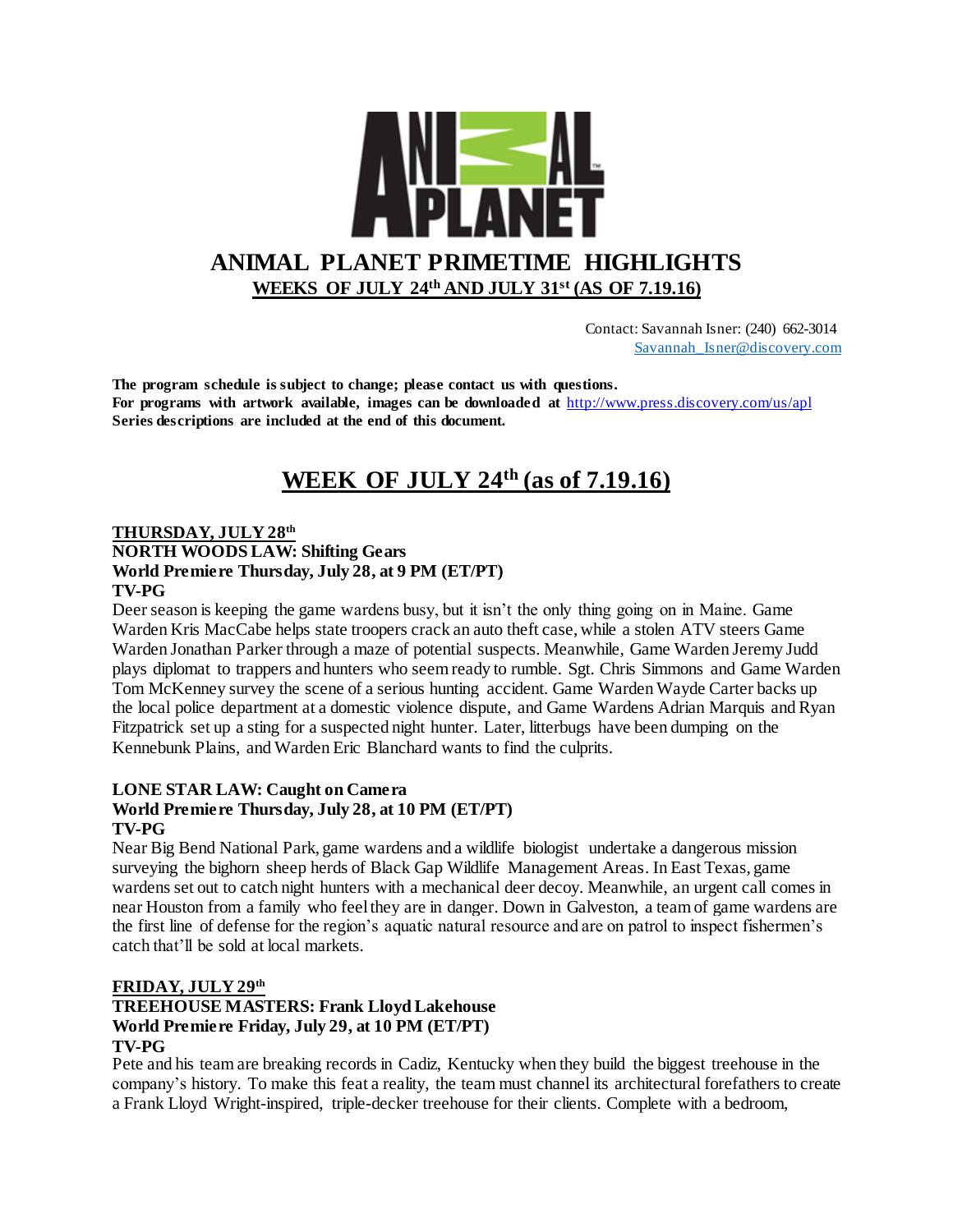kitchen, bathroom and flat-roofs that double as decks, it'll be the perfect place for the new treehouse owners to host friends and family while overlooking the picturesque Lake Barkley.

#### **SATURDAY, JULY 30th DR. DEE: ALASKA VET: High on the Hog World Premiere Saturday, July 16, at 8 PM (ET/PT) TV-PG**

After years of caring for animals across Alaska, Dr. Dee and her husband Ken take steps to fulfill her dream of opening a no-kill animal shelter. To recruit people to attend her fundraising event featuring amazing pet tricks, Dr. Dee stops by a dog sled race to get the word out. Back at her hospital Animal House, a pot-bellied pig named Lilly Lou undergoes a risky surgery, and Dr. Dee's long-time friend calls on her to treat a stallion with a potentially deadly tumor.

## **WEEK OF JULY 31st (as of 7.19.16)**

#### **THURSDAY, AUGUST 4th NORTH WOODS LAW: Buck Fever World Premiere Thursday, August 4, at 9 PM (ET/PT) TV-PG**

In the final week of Maine's deer season, some hunters are desperate and will do anything to bag a buck. Game Warden Chad Robertson confronts a felon with an illegal gun and a pile of bait, while Game Warden Ethan Buuck schools a hunter on the 18-hour law. There are some law-abiding citizens this deer season as Game Warden Chad Robertson meets a father teaching his son ethical hunting and helps them track down a buck. Later, a woman reports shots right outside her door, so Game Warden Wayde Carter investigates teen hunters who may be terrorizing the neighborhood.

#### **LONE STAR LAW: Out for Blood World Premiere Thursday, August 4, at 10 PM (ET/PT) TV-PG**

Opening weekend of deer season marks the start of a busy stretch for the Texas Game Wardens. Across the state, the team is out in full force in all 254 counties, checking hunters and their deer to make sure everyone's following bag limits and antler restrictions. Out West, a pair of hunters is caught spotlighting from a county road at night, and across the state in East Texas, a group is suspected of hunting without licenses. In Greenville, game wardens hatch a plan to catch the culprit responsible for a string of deer stand thefts. A public disturbance in the Sabine National Forest uncovers a much more serious problem, and near San Antonio, a cast of baby hawks that fell out of their nest need to be rushed to the nearest animal rehab facility.

## **SERIES DESCRIPTIONS**

*\*Below you will find the series descriptions of the shows airing the weeks of July 24th and July 31st\**

### *NORTH WOODS LAW*

### *Series Airs Thursdays at 9 PM (ET/PT)*

Follow the true adventures of the elite Maine Warden Service, one of the nation's original guardians of the great outdoors. The service's beat begins where the pavement ends, saving lives,